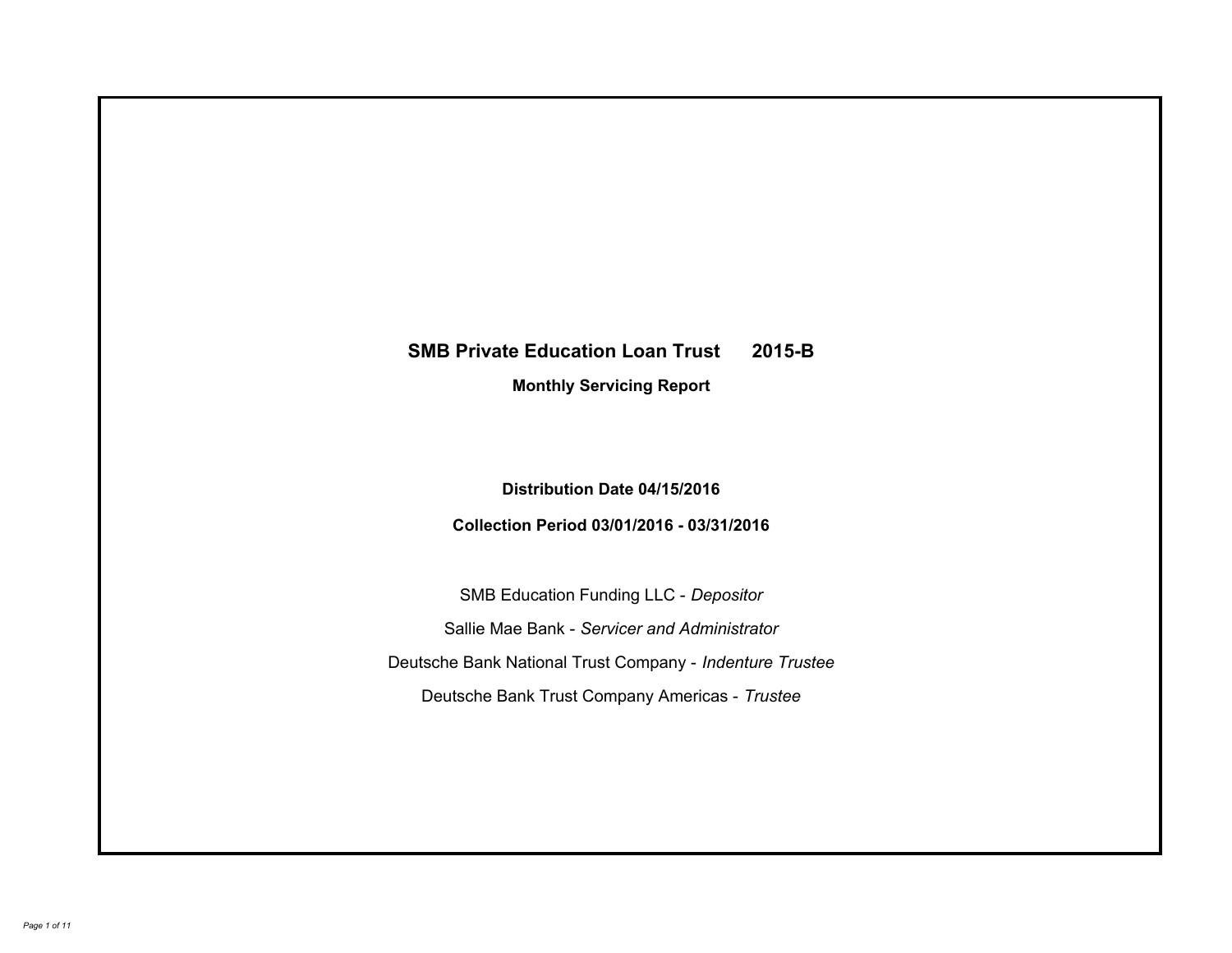| Α           | <b>Student Loan Portfolio Characteristics</b>   |                   | <b>Settlement Date</b><br>07/30/2015 | 02/29/2016            | 03/31/2016            |
|-------------|-------------------------------------------------|-------------------|--------------------------------------|-----------------------|-----------------------|
|             | <b>Principal Balance</b>                        |                   | \$700,964,388.29                     | \$676,008,092.89      | \$671,163,059.70      |
|             | Interest to be Capitalized Balance              |                   | 42,430,107.89                        | 42,608,516.10         | 43,017,037.34         |
|             | Pool Balance                                    |                   | \$743,394,496.18                     | \$718,616,608.99      | \$714,180,097.04      |
|             | Weighted Average Coupon (WAC)                   |                   |                                      |                       |                       |
|             | WAC1 (Contractual Interest Rate on the Loan)    |                   | 8.20%                                | 8.41%                 | 8.41%                 |
|             | WAC2 (Average of Applicable Interest Rate)      |                   | 8.18%                                | 8.39%                 | 8.38%                 |
|             | WAC3 (Average of Actual Interest Rate)          |                   | 8.13%                                | 8.32%                 | 8.31%                 |
|             | Weighted Average Remaining Term                 |                   | 128.84                               | 125.49                | 124.96                |
|             | Number of Loans                                 |                   | 63,899                               | 61,958                | 61,482                |
|             | Number of Borrowers<br>Pool Factor              |                   | 43,918                               | 41,666<br>0.966669262 | 41,355<br>0.960701351 |
|             | Since Issued Total Constant Prepayment Rate (1) |                   |                                      | 4.85%                 | 4.97%                 |
|             |                                                 |                   |                                      |                       |                       |
| B           | <b>Debt Securities</b>                          | <b>Cusip/Isin</b> | 03/15/2016                           |                       | 04/15/2016            |
|             | A1                                              | 78448QAA6         | \$171,472,052.93                     |                       | \$164,472,056.71      |
|             | A <sub>2</sub> A                                | 78448QAB4         | \$192,000,000.00                     |                       | \$192,000,000.00      |
|             | A2B                                             | 78448QAC2         | \$90,000,000.00                      |                       | \$90,000,000.00       |
|             | A <sub>3</sub>                                  | 78448QAD0         | \$75,000,000.00                      |                       | \$75,000,000.00       |
|             | B                                               | 78448QAE8         | \$70,000,000.00                      |                       | \$70,000,000.00       |
|             | $\mathbf C$                                     | 78448QAF5         | \$50,000,000.00                      |                       | \$50,000,000.00       |
|             |                                                 |                   |                                      |                       |                       |
| $\mathsf C$ | <b>Certificates</b>                             | <b>Cusip/Isin</b> | 03/15/2016                           |                       | 04/15/2016            |
|             | Residual                                        | 78448Q108         | \$100,000.00                         |                       | \$100,000.00          |
|             |                                                 |                   |                                      |                       |                       |
| D           | <b>Account Balances</b>                         |                   | 03/15/2016                           |                       | 04/15/2016            |
|             | Reserve Account Balance                         |                   | \$1,896,081.00                       |                       | \$1,896,081.00        |
|             |                                                 |                   |                                      |                       |                       |
| E.          | <b>Asset / Liability</b>                        |                   | 03/15/2016                           |                       | 04/15/2016            |
|             | Overcollateralization Percentage                |                   | 9.76%                                |                       | 10.18%                |
|             | Specified Overcollateralization Amount          |                   | \$215,584,982.70                     |                       | \$214,254,029.11      |
|             | Actual Overcollateralization Amount             |                   | \$70,144,556.06                      |                       | \$72,708,040.33       |

(1) Since Issued Total CPR calculations found in monthly servicing reports issued on or prior to September 15, 2015 originally included loans that were removed from the pool by the sponsor because they became ineligible for the pool between the cut-off date and settlement date. On October 5, 2015, Since Issued Total CPR calculations were revised to exclude these loans and all prior monthly servicing reports were restated. For additional information, see 'Since Issued CPR Methodology' found on page 11 of this report.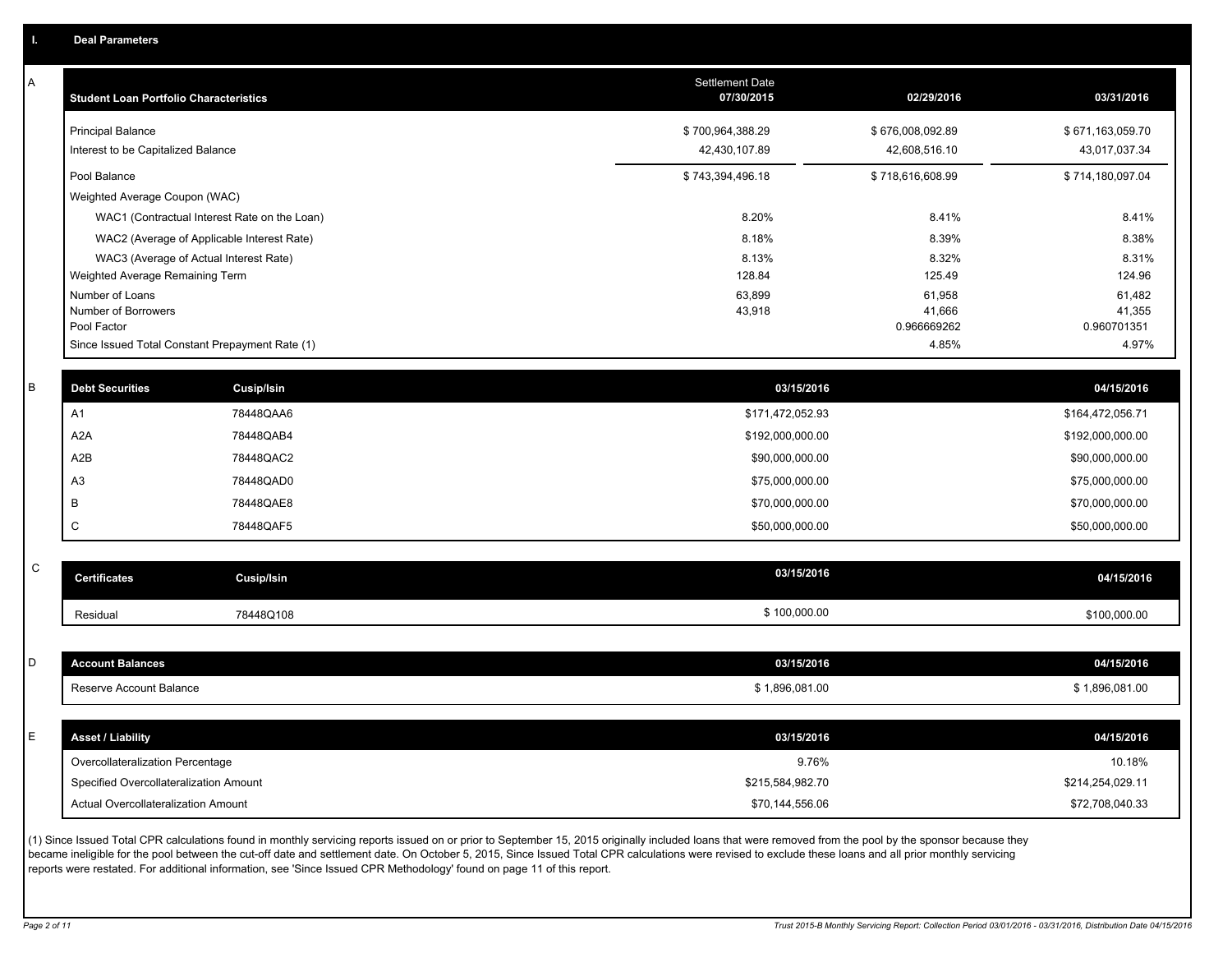### **II. 2015-B Trust Activity 03/01/2016 through 03/31/2016**

| Α | <b>Student Loan Principal Receipts</b>                           |                |  |
|---|------------------------------------------------------------------|----------------|--|
|   | <b>Borrower Principal</b>                                        | 6,189,766.55   |  |
|   | <b>Consolidation Activity Principal</b>                          | 0.00           |  |
|   | Seller Principal Reimbursement                                   | 0.00           |  |
|   | Servicer Principal Reimbursement                                 | 0.00           |  |
|   | Delinquent Principal Purchases by Servicer                       | 0.00           |  |
|   | <b>Other Principal Deposits</b>                                  | 0.00           |  |
|   | <b>Total Principal Receipts</b>                                  | \$6,189,766.55 |  |
| В | <b>Student Loan Interest Receipts</b>                            |                |  |
|   | Borrower Interest                                                | 2,536,094.41   |  |
|   | <b>Consolidation Activity Interest</b>                           | 0.00           |  |
|   | Seller Interest Reimbursement                                    | 0.00           |  |
|   | Servicer Interest Reimbursement                                  | 0.00           |  |
|   | Delinquent Interest Purchases by Servicer                        | 0.00           |  |
|   | Other Interest Deposits                                          | 0.00           |  |
|   | <b>Total Interest Receipts</b>                                   | \$2,536,094.41 |  |
| С | <b>Recoveries on Realized Losses</b>                             | \$34,216.16    |  |
| D | <b>Investment Income</b>                                         | \$3,428.67     |  |
| E | <b>Funds Borrowed from Next Collection Period</b>                | \$0.00         |  |
| F | <b>Funds Repaid from Prior Collection Period</b>                 | \$0.00         |  |
| G | Loan Sale or Purchase Proceeds                                   | \$0.00         |  |
| H | Initial Deposits to Distribution Account                         | \$0.00         |  |
|   | <b>Excess Transferred from Other Accounts</b>                    | \$0.00         |  |
| J | <b>Borrower Benefit Reimbursements</b>                           | \$0.00         |  |
| Κ | <b>Other Deposits</b>                                            | \$0.00         |  |
| L | <b>Other Fees Collected</b>                                      | \$0.00         |  |
| М | <b>AVAILABLE FUNDS</b>                                           | \$8,763,505.79 |  |
| N | Non-Cash Principal Activity During Collection Period             | \$1,344,733.36 |  |
| O | Aggregate Purchased Amounts by the Depositor, Servicer or Seller | \$0.00         |  |
| P | Aggregate Loan Substitutions                                     | \$0.00         |  |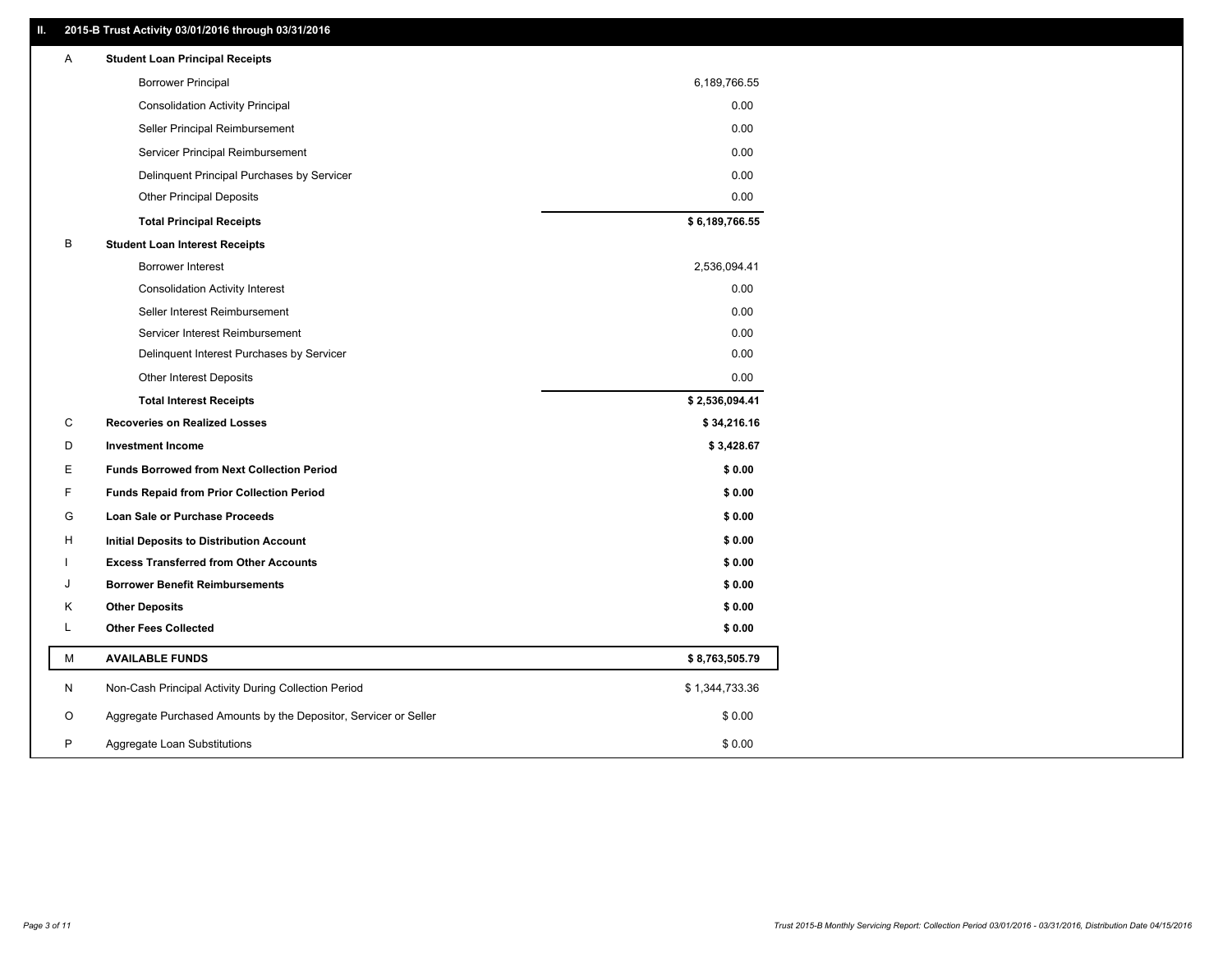|                   |                       |                          |         |                  | <b>Loans by Repayment Status</b> |                            |                          |         |                  |                |                            |
|-------------------|-----------------------|--------------------------|---------|------------------|----------------------------------|----------------------------|--------------------------|---------|------------------|----------------|----------------------------|
|                   |                       |                          |         | 03/31/2016       |                                  |                            |                          |         | 02/29/2016       |                |                            |
|                   |                       | <b>Wtd Avg</b><br>Coupon | # Loans | Principal        | % of Principal                   | % of Loans in<br>Repay (1) | <b>Wtd Avg</b><br>Coupon | # Loans | Principal        | % of Principal | % of Loans in<br>Repay (1) |
| INTERIM:          | IN SCHOOL             | 9.02%                    | 12,405  | \$135,303,981.33 | 20.160%                          | $-$ %                      | 9.02%                    | 12,580  | \$136,937,873.36 | 20.257%        | $-$ %                      |
|                   | GRACE                 | 8.88%                    | 2,401   | \$23,697,770.91  | 3.531%                           | $-$ %                      | 8.77%                    | 2,626   | \$26,622,092.80  | 3.938%         | $-$ %                      |
|                   | <b>DEFERMENT</b>      | 8.88%                    | 2,071   | \$20,352,911.94  | 3.032%                           | $-$ %                      | 8.90%                    | 2,009   | \$19,746,408.06  | 2.921%         | $-$ %                      |
| <b>REPAYMENT:</b> | <b>CURRENT</b>        | 7.99%                    | 42,291  | \$460,565,783.29 | 68.622%                          | 93.647%                    | 8.00%                    | 42,258  | \$461,836,110.35 | 68.318%        | 93.735%                    |
|                   | 31-60 DAYS DELINQUENT | 9.07%                    | 450     | \$5,278,117.17   | 0.786%                           | 1.073%                     | 9.16%                    | 556     | \$6,105,001.83   | 0.903%         | 1.239%                     |
|                   | 61-90 DAYS DELINQUENT | 9.12%                    | 302     | \$3,533,082.35   | 0.526%                           | 0.718%                     | 9.17%                    | 416     | \$4,935,140.19   | 0.730%         | 1.002%                     |
|                   | > 90 DAYS DELINQUENT  | 9.44%                    | 185     | \$2,141,896.92   | 0.319%                           | 0.436%                     | 9.43%                    | 144     | \$1,494,767.76   | 0.221%         | 0.303%                     |
|                   | FORBEARANCE           | 8.32%                    | 1,377   | \$20,289,515.79  | 3.023%                           | 4.125%                     | 8.40%                    | 1,369   | \$18,330,698.54  | 2.712%         | 3.720%                     |
| <b>TOTAL</b>      |                       |                          | 61,482  | \$671,163,059.70 | 100.00%                          | 100.00%                    |                          | 61,958  | \$676,008,092.89 | 100.00%        | 100.00%                    |

Percentages may not total 100% due to rounding  $^\star$ 

1 Loans classified in "Repayment" include any loan for which interim interest only, \$25 fixed payments or full principal and interest payments are due.

|                |                                                                                                                                   |                          |         |                  | <b>Loans by Borrower Status</b> |                                |                          |         |                  |                |                                |
|----------------|-----------------------------------------------------------------------------------------------------------------------------------|--------------------------|---------|------------------|---------------------------------|--------------------------------|--------------------------|---------|------------------|----------------|--------------------------------|
|                |                                                                                                                                   |                          |         | 03/31/2016       |                                 |                                |                          |         | 02/29/2016       |                |                                |
|                |                                                                                                                                   | <b>Wtd Avg</b><br>Coupon | # Loans | Principal        | % of Principal                  | % of Loans in<br>P&I Repay (2) | <b>Wtd Avg</b><br>Coupon | # Loans | Principal        | % of Principal | % of Loans in<br>P&I Repay (2) |
| INTERIM:       | IN SCHOOL                                                                                                                         | 8.47%                    | 25,692  | \$305,653,157.24 | 45.541%                         | $-$ %                          | 8.47%                    | 26,034  | \$308,486,727.61 | 45.634%        | $-$ %                          |
|                | GRACE                                                                                                                             | 8.31%                    | 4,491   | \$48,704,672.96  | 7.257%                          | $-$ %                          | 8.22%                    | 5,008   | \$56,350,276.35  | 8.336%         | $-$ %                          |
|                | <b>DEFERMENT</b>                                                                                                                  | 8.50%                    | 3,952   | \$38,778,600.15  | 5.778%                          | $-$ %                          | 8.51%                    | 3,847   | \$37,730,695.31  | 5.581%         | $-$ %                          |
| P&I REPAYMENT: | <b>CURRENT</b>                                                                                                                    | 8.03%                    | 25,116  | \$247,687,674.93 | 36.904%                         | 89.088%                        | 8.04%                    | 24,691  | \$243,622,681.06 | 36.038%        | 89.095%                        |
|                | 31-60 DAYS DELINQUENT                                                                                                             | 9.12%                    | 393     | \$4,663,089.25   | 0.695%                          | 1.677%                         | 9.17%                    | 504     | \$5,583,000.83   | 0.826%         | 2.042%                         |
|                | 61-90 DAYS DELINQUENT                                                                                                             | 9.16%                    | 283     | \$3,318,039.16   | 0.494%                          | 1.193%                         | 9.18%                    | 376     | \$4,536,135.74   | 0.671%         | 1.659%                         |
|                | > 90 DAYS DELINQUENT                                                                                                              | 9.45%                    | 178     | \$2,068,310.22   | 0.308%                          | 0.744%                         | 9.50%                    | 129     | \$1,367,877.45   | 0.202%         | 0.500%                         |
|                | FORBEARANCE                                                                                                                       | 8.32%                    | 1,377   | \$20,289,515.79  | 3.023%                          | 7.298%                         | 8.40%                    | 1,369   | \$18,330,698.54  | 2.712%         | 6.704%                         |
| <b>TOTAL</b>   |                                                                                                                                   |                          | 61,482  | \$671,163,059.70 | 100.00%                         | 100.00%                        |                          | 61,958  | \$676,008,092.89 | 100.00%        | 100.00%                        |
|                | Percentages may not total 100% due to rounding<br>the contract of the contract of the contract of the contract of the contract of |                          |         |                  |                                 |                                |                          |         |                  |                |                                |

| 2 Loans classified in "P&I Repayment" includes only those loans for which scheduled principal and interest payments are due.

WAC reflects WAC3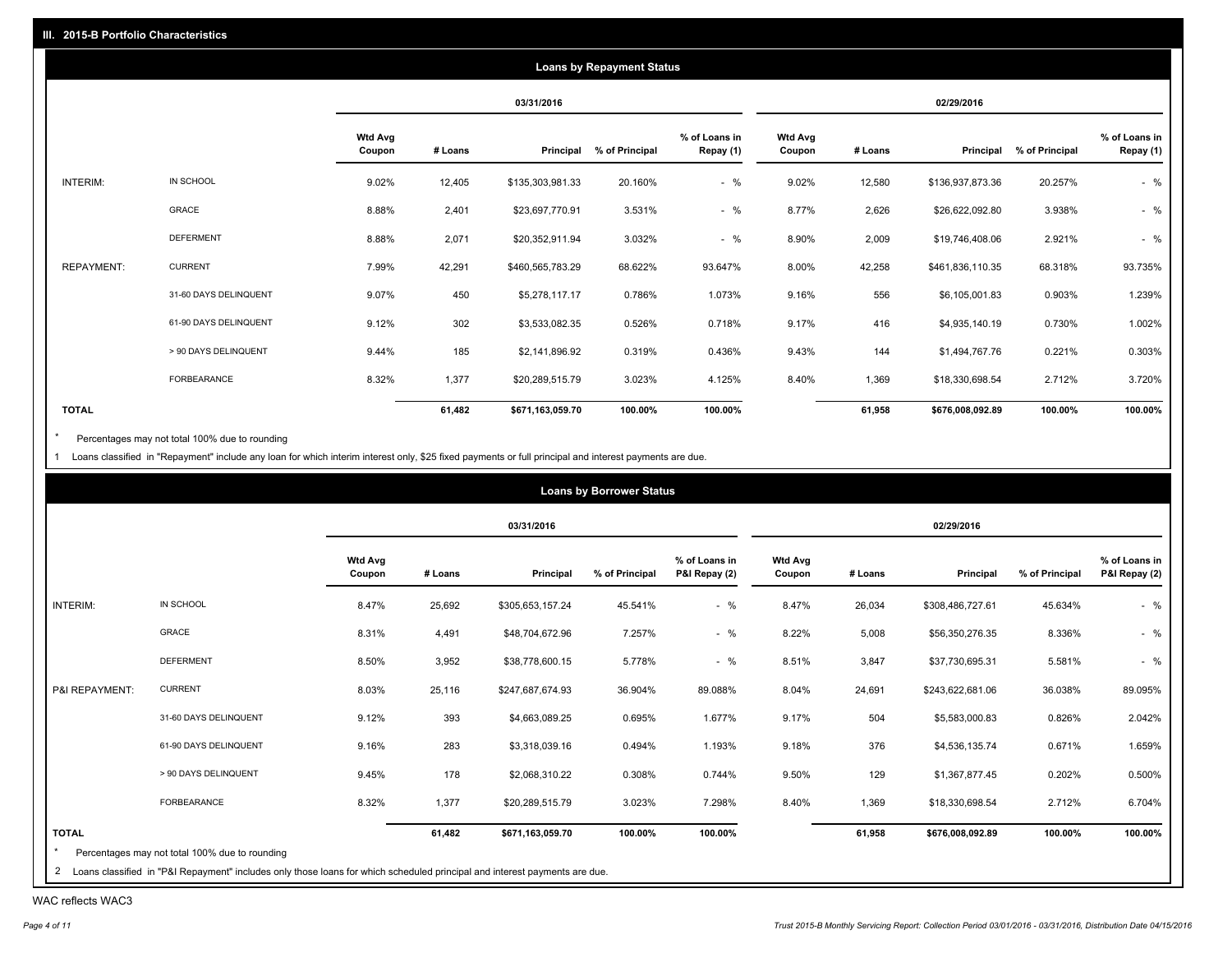|                                                               | 3/31/2016        | 2/29/2016        |
|---------------------------------------------------------------|------------------|------------------|
| Pool Balance                                                  | \$714,180,097.04 | \$718,616,608.99 |
| Total # Loans                                                 | 61,482           | 61,958           |
| Total # Borrowers                                             | 41,355           | 41,666           |
| Weighted Average Coupon                                       | 8.38%            | 8.39%            |
| Weighted Average Remaining Term                               | 124.96           | 125.49           |
| Percent of Pool - Cosigned                                    | 92.0%            | 92.0%            |
| Percent of Pool - Non Cosigned                                | 8.0%             | 8.0%             |
| Borrower Interest Accrued for Period                          | \$4,705,228.33   | \$4,435,156.72   |
| Outstanding Borrower Interest Accrued                         | \$45,893,889.81  | \$45,428,568.15  |
| Gross Principal Realized Loss - Periodic                      | \$333,916.77     | \$481,851.47     |
| Gross Principal Realized Loss - Cumulative                    | \$2,551,947.81   | \$2,218,031.04   |
| Recoveries on Realized Losses - Periodic                      | \$34,216.16      | \$22,725.57      |
| Recoveries on Realized Losses - Cumulative                    | \$69,728.70      | \$35,512.54      |
| Net Losses - Periodic                                         | \$299,700.61     | \$459,125.90     |
| Net Losses - Cumulative                                       | \$2,482,219.11   | \$2,182,518.50   |
| Non-Cash Principal Activity - Capitalized Interest            | \$1,666,990.56   | \$1,880,253.82   |
| Since Issued Total Constant Prepayment Rate (CPR) (1)         | 4.97%            | 4.85%            |
| <b>Loan Substitutions</b>                                     | \$0.00           | \$0.00           |
| <b>Cumulative Loan Substitutions</b>                          | \$0.00           | \$0.00           |
| <b>Unpaid Servicing Fees</b>                                  | \$0.00           | \$0.00           |
| <b>Unpaid Administration Fees</b>                             | \$0.00           | \$0.00           |
| <b>Unpaid Carryover Servicing Fees</b>                        | \$0.00           | \$0.00           |
| Note Interest Shortfall                                       | \$0.00           | \$0.00           |
| Loans in Modification                                         | \$2,708,435.17   | \$2,062,116.82   |
| % of Loans in Modification as a % of Loans in Repayment (P&I) | 0.97%            | 0.75%            |
|                                                               |                  |                  |
| % Annualized Gross Principal Realized Loss - Periodic as a %  |                  |                  |
| of Loans in Repayment (P&I) * 12                              | 1.44%            | 2.11%            |
| % Gross Principal Realized Loss - Cumulative as a % of        |                  |                  |
| Original Pool Balance                                         | 0.34%            | 0.30%            |

(1) Since Issued Total CPR calculations found in monthly servicing reports issued on or prior to September 15, 2015 originally included loans that were removed from the pool by the sponsor because they became ineligible for the pool between the cut-off date and settlement date. On October 5, 2015, Since Issued Total CPR calculations were revised to exclude these loans and all prior monthly servicing reports were restated. For additional information, see 'Since Issued CPR Methodology' found on page 11 of this report.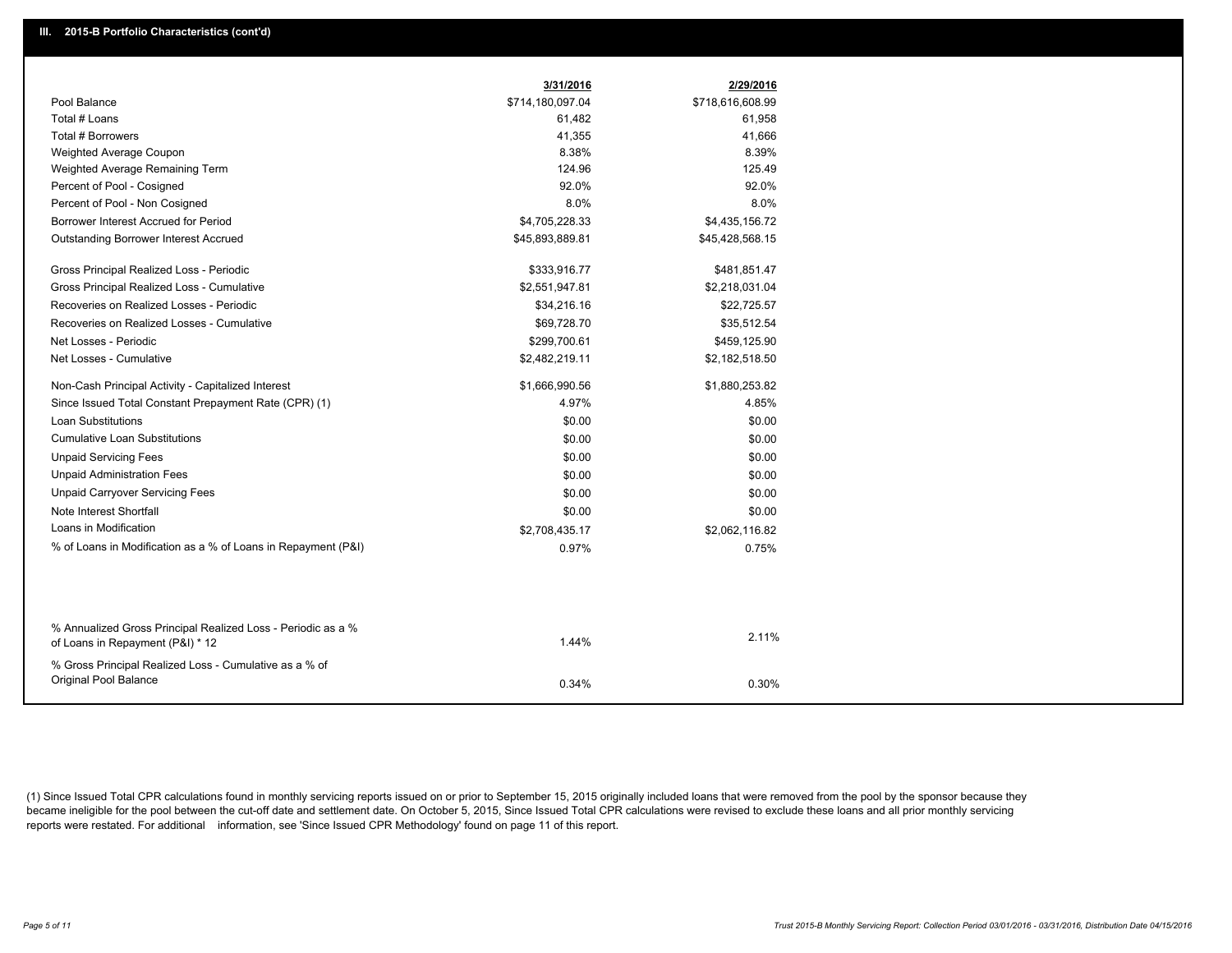#### **Loan Program**  A

|                                    | Weighted<br><b>Average Coupon</b> | # LOANS | <b>\$ AMOUNT</b> | $%$ *    |
|------------------------------------|-----------------------------------|---------|------------------|----------|
| - Smart Option Interest-Only Loans | 7.08%                             | 13,532  | \$136,165,524.89 | 20.288%  |
| - Smart Option Fixed Pay Loans     | 8.30%                             | 17,137  | \$215,406,786.24 | 32.095%  |
| - Smart Option Deferred Loans      | 8.80%                             | 30,813  | \$319,590,748.57 | 47.617%  |
| - Other Loan Programs              | $0.00\%$                          | 0       | \$0.00           | 0.000%   |
| <b>Total</b>                       | 8.31%                             | 61,482  | \$671,163,059.70 | 100.000% |

\* Percentages may not total 100% due to rounding

B

C

**Index Type**

|                       | Weighted<br><b>Average Coupon</b> | # LOANS | <b>\$ AMOUNT</b> | $%$ *    |
|-----------------------|-----------------------------------|---------|------------------|----------|
| - Fixed Rate Loans    | 9.60%                             | 10,315  | \$123,886,266.76 | 18.458%  |
| - LIBOR Indexed Loans | 8.01%                             | 51,167  | \$547,276,792.94 | 81.542%  |
| - Other Index Rates   | $0.00\%$                          |         | \$0.00           | 0.000%   |
| Total                 | 8.31%                             | 61,482  | \$671,163,059.70 | 100.000% |

\* Percentages may not total 100% due to rounding

## **Weighted Average Recent FICO**

| # LOANS | <b>\$ AMOUNT</b> | $%$ *    |
|---------|------------------|----------|
| 3,802   | \$33,851,753.97  | 5.044%   |
| 3,939   | \$38,401,058.94  | 5.722%   |
| 7,754   | \$80,942,827.72  | 12.060%  |
| 14,916  | \$163,469,310.06 | 24.356%  |
| 31,059  | \$354,358,589.34 | 52.798%  |
| 12      | \$139,519.67     | 0.021%   |
| 61,482  | \$671,163,059.70 | 100.000% |
|         |                  |          |

WAC reflects WAC3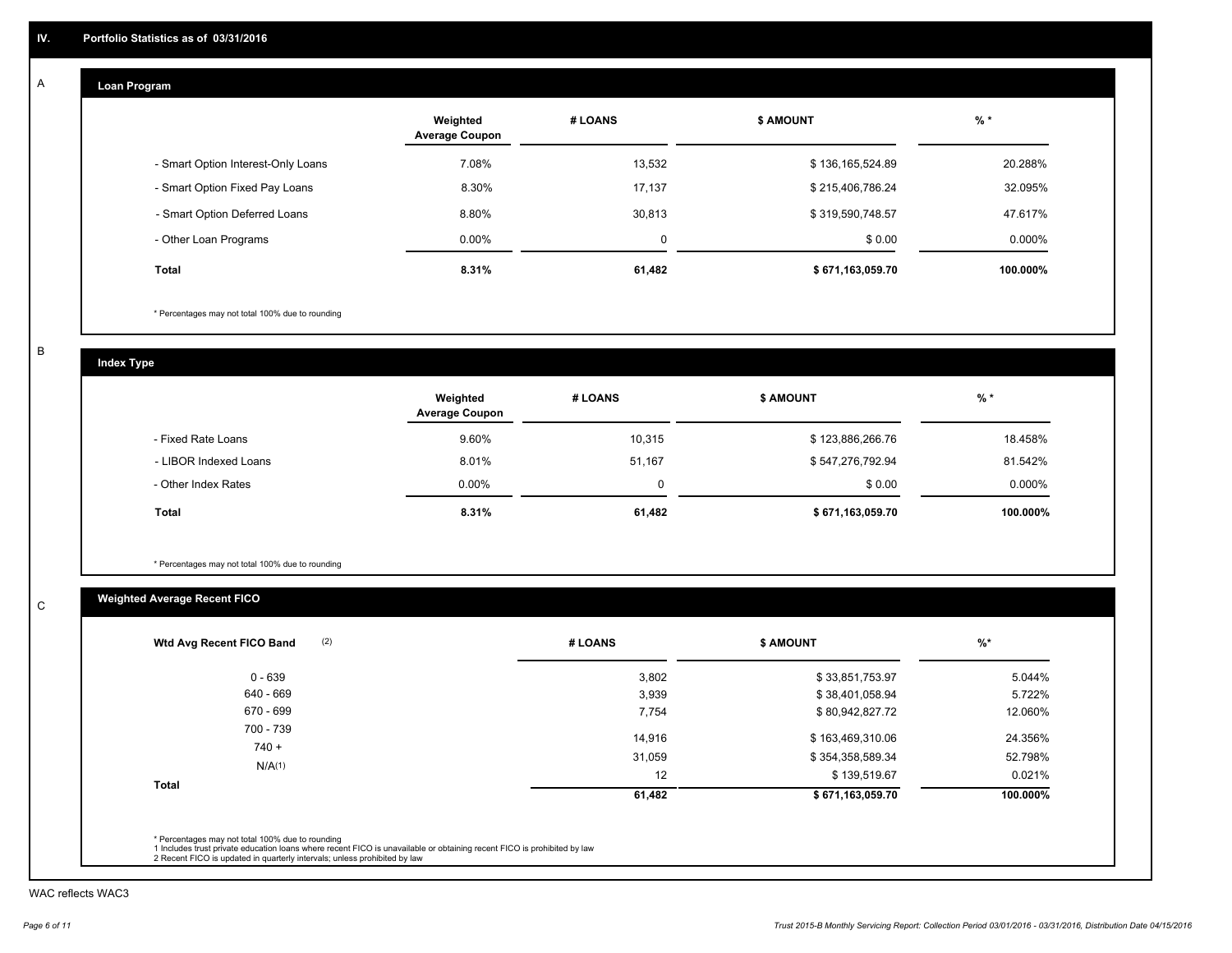| ۷. |       | 2015-B Reserve Account and Principal Distribution Calculations                             |                  |  |
|----|-------|--------------------------------------------------------------------------------------------|------------------|--|
| А. |       | <b>Reserve Account</b>                                                                     |                  |  |
|    |       | Specified Reserve Account Balance                                                          | \$1,896,081.00   |  |
|    |       | Actual Reserve Account Balance                                                             | \$1,896,081.00   |  |
| В. |       | <b>Principal Distribution Amount</b>                                                       |                  |  |
|    | j.    | Class A Notes Outstanding                                                                  | \$528,472,052.93 |  |
|    | ii.   | Pool Balance                                                                               | \$714,180,097.04 |  |
|    | iii.  | First Priority Principal Distribution Amount (i - ii)                                      | \$0.00           |  |
|    |       |                                                                                            |                  |  |
|    | iv.   | Class A and B Notes Outstanding                                                            | \$598,472,052.93 |  |
|    | v.    | First Priority Principal Distribution Amount                                               | \$0.00           |  |
|    | vi.   | Pool Balance                                                                               | \$714,180,097.04 |  |
|    | vii.  | Specified Overcollateralization Amount                                                     | \$214,254,029.11 |  |
|    |       | Available Funds (after payment of waterfall items A through H)<br>viii.                    | \$0.00           |  |
|    | ix.   | <b>Class C Notes Outstanding</b>                                                           | \$50,000,000.00  |  |
|    | x.    | Regular Principal Distribution Amount (if (iv > 0, (iv - v) - (vi - vii), min(viii, ix))   | \$98,545,985.00  |  |
|    | xi.   | Pool Balance                                                                               | \$714,180,097.04 |  |
|    |       |                                                                                            |                  |  |
|    | xii.  | 10% of Initial Pool Balance                                                                | \$74,339,449.62  |  |
|    | xiii. | First Priority Principal Distribution Amount                                               | \$0.00           |  |
|    | xiv.  | <b>Regular Principal Distribution Amount</b>                                               | \$98,545,985.00  |  |
|    | XV.   | Available Funds (after payment of waterfall items A through J)                             | \$0.00           |  |
|    |       | xvi. Additional Principal Distribution Amount (if(ix $\lt$ = x, min(xv, xi - xiii - xiv))) | \$0.00           |  |
|    |       |                                                                                            |                  |  |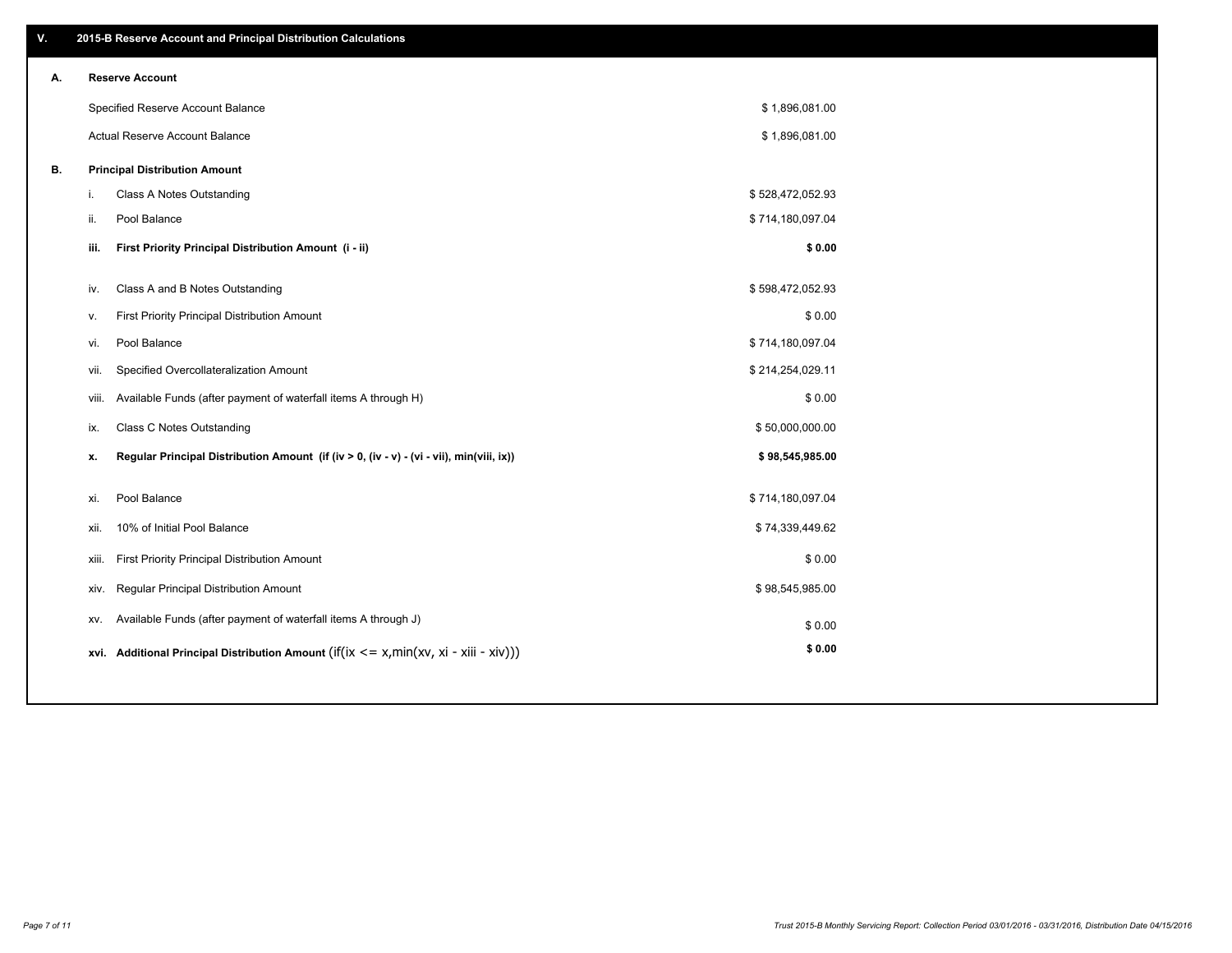|    |                                                                                   | Paid                 | <b>Funds Balance</b>             |
|----|-----------------------------------------------------------------------------------|----------------------|----------------------------------|
|    | <b>Total Available Funds</b>                                                      |                      | \$8,763,505.79                   |
| A  | <b>Trustee Fees</b>                                                               | \$0.00               | \$8,763,505.79                   |
| B  | <b>Servicing Fees</b>                                                             | \$450,945.02         | \$8,312,560.77                   |
| C  | i. Administration Fees<br>ii. Unreimbursed Administrator Advances plus any Unpaid | \$8,333.00<br>\$0.00 | \$8,304,227.77<br>\$8,304,227.77 |
| D  | Class A Noteholders Interest Distribution Amount                                  | \$912,564.88         | \$7,391,662.89                   |
| Ε  | <b>First Priority Principal Payment</b>                                           | \$0.00               | \$7,391,662.89                   |
| F  | Class B Noteholders Interest Distribution Amount                                  | \$204,166.67         | \$7,187,496.22                   |
| G  | Class C Noteholders Interest Distribution Amount                                  | \$187,500.00         | \$6,999,996.22                   |
| н  | <b>Reinstatement Reserve Account</b>                                              | \$0.00               | \$6,999,996.22                   |
|    | <b>Regular Principal Distribution</b>                                             | \$6,999,996.22       | \$0.00                           |
| J  | <b>Carryover Servicing Fees</b>                                                   | \$0.00               | \$0.00                           |
| Κ  | Additional Principal Distribution Amount                                          | \$0.00               | \$0.00                           |
| L. | Unpaid Expenses of Trustee                                                        | \$0.00               | \$0.00                           |
| М  | Unpaid Expenses of Administrator                                                  | \$0.00               | \$0.00                           |
| N  | Remaining Funds to the Residual Certificateholders                                | \$0.00               | \$0.00                           |

#### **Waterfall Conditions**

| А. | <b>Class C Noteholders' Interest Distribution Condition</b> |                                                                                  |                  |  |  |
|----|-------------------------------------------------------------|----------------------------------------------------------------------------------|------------------|--|--|
|    |                                                             | Pool Balance                                                                     | \$714,180,097.04 |  |  |
|    | ш.                                                          | Class A and B Notes Outstanding                                                  | \$598,472,052.93 |  |  |
|    | iii.                                                        | Class C Noteholders' Interest Distribution Ratio (i / ii)                        | 119.33%          |  |  |
|    | IV.                                                         | Minimum Ratio                                                                    | 110.00%          |  |  |
|    | V.                                                          | Is the Class C Noteholders' Interest Distribution Condition Satisfied (iii > iv) |                  |  |  |
|    |                                                             |                                                                                  |                  |  |  |

\* If the Class C Noteholders' Interest Distribution Condition is satisfied then the amount of interest accrued at the Class C Rate for the Accrual Period is Released on the distribution Date.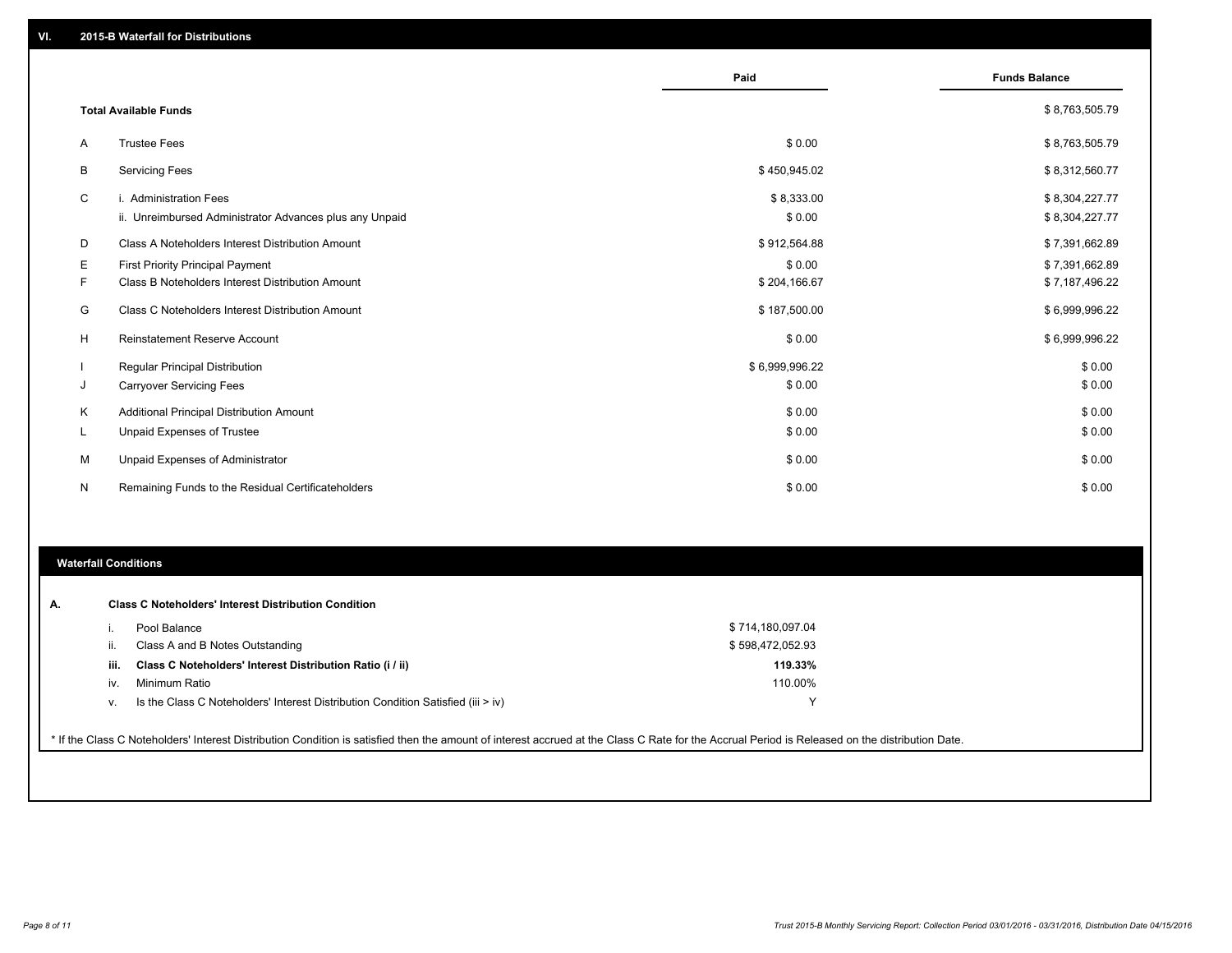| <b>Distribution Amounts</b>                                |                         |                         |                         |
|------------------------------------------------------------|-------------------------|-------------------------|-------------------------|
|                                                            | A <sub>1</sub>          | A <sub>2</sub> A        | A <sub>2</sub> B        |
| Cusip/Isin                                                 | 78448QAA6               | 78448QAB4               | 78448QAC2               |
| <b>Beginning Balance</b>                                   | \$171,472,052.93        | \$192,000,000.00        | \$90,000,000.00         |
| Index                                                      | <b>LIBOR</b>            | <b>FIXED</b>            | <b>LIBOR</b>            |
| Spread/Fixed Rate                                          | 0.70%                   | 2.98%                   | 1.20%                   |
| Record Date (Days Prior to Distribution)                   | 1 NEW YORK BUSINESS DAY | 1 NEW YORK BUSINESS DAY | 1 NEW YORK BUSINESS DAY |
| <b>Accrual Period Begin</b>                                | 3/15/2016               | 3/15/2016               | 3/15/2016               |
| <b>Accrual Period End</b>                                  | 4/15/2016               | 4/15/2016               | 4/15/2016               |
| Daycount Fraction                                          | 0.08611111              | 0.08333333              | 0.08611111              |
| Interest Rate*                                             | 1.13620%                | 2.98000%                | 1.63620%                |
| <b>Accrued Interest Factor</b>                             | 0.000978394             | 0.002483333             | 0.001408950             |
| <b>Current Interest Due</b>                                | \$167,767.30            | \$476,800.00            | \$126,805.50            |
| Interest Shortfall from Prior Period Plus Accrued Interest | $\mathsf{\$}$ -         | $\frac{1}{2}$           | $\mathsf{\$}$ -         |
| <b>Total Interest Due</b>                                  | \$167,767.30            | \$476,800.00            | \$126,805.50            |
| <b>Interest Paid</b>                                       | \$167,767.30            | \$476,800.00            | \$126,805.50            |
| <b>Interest Shortfall</b>                                  | $\mathsf{\$}$ -         | $\frac{2}{3}$ -         | $\mathsf{\$}$ -         |
| <b>Principal Paid</b>                                      | \$6,999,996.22          | $\frac{2}{3}$ -         | $\mathsf{\$}$ -         |
| <b>Ending Principal Balance</b>                            | \$164,472,056.71        | \$192,000,000.00        | \$90,000,000.00         |
| Paydown Factor                                             | 0.029535849             | 0.000000000             | 0.000000000             |
| <b>Ending Balance Factor</b>                               | 0.693974923             | 1.000000000             | 1.000000000             |

\* Pay rates for Current Distribution. For the interest rates applicable to the next distribution date, please see https://www.salliemae.com/about/investors/data/SMBabrate.txt.

**VII. 2015-B Distributions**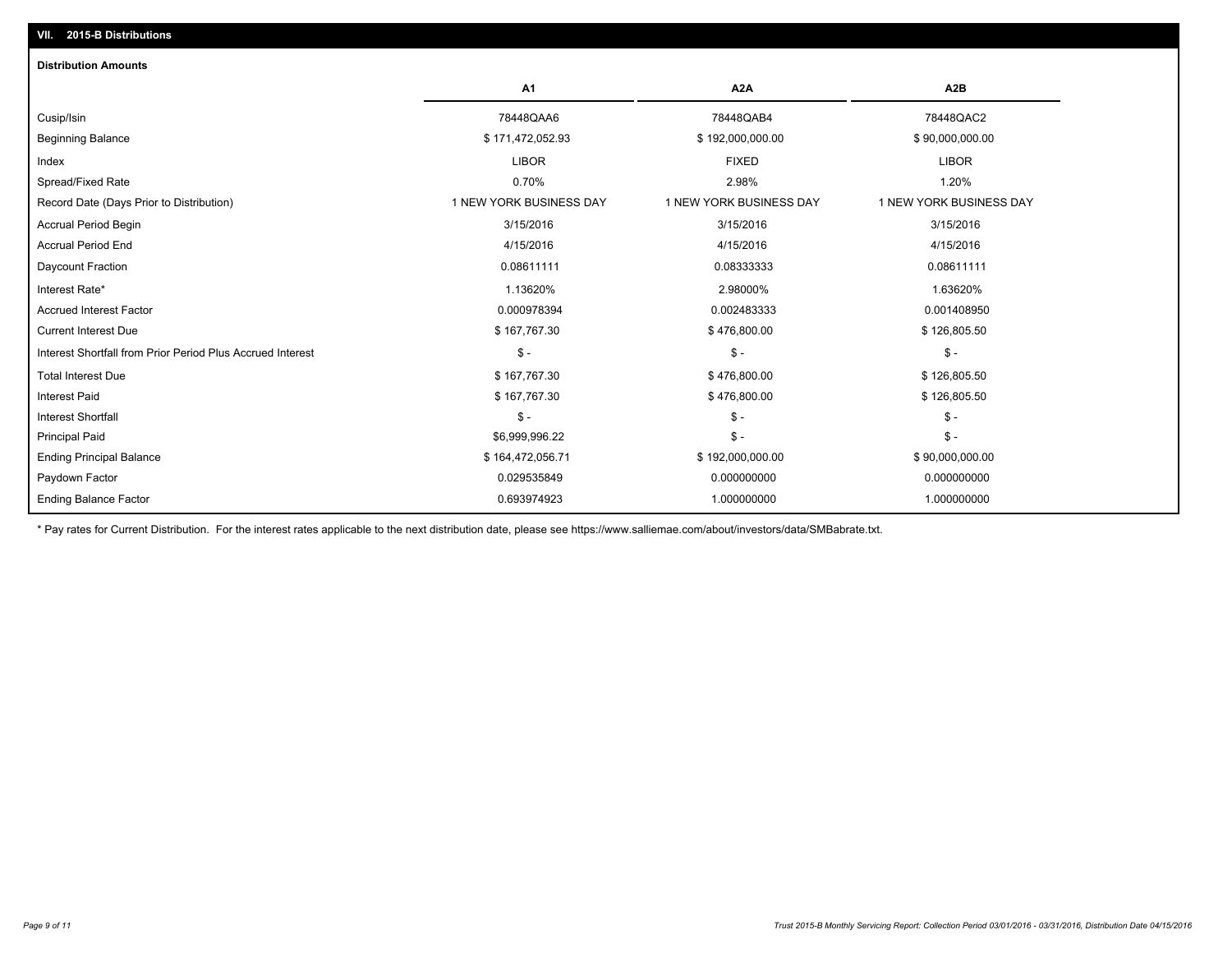| <b>Distribution Amounts</b>                                |                         |                         |                         |
|------------------------------------------------------------|-------------------------|-------------------------|-------------------------|
|                                                            | A <sub>3</sub>          | в                       | С                       |
| Cusip/Isin                                                 | 78448QAD0               | 78448QAE8               | 78448QAF5               |
| <b>Beginning Balance</b>                                   | \$75,000,000.00         | \$70,000,000.00         | \$50,000,000.00         |
| Index                                                      | <b>LIBOR</b>            | <b>FIXED</b>            | <b>FIXED</b>            |
| Spread/Fixed Rate                                          | 1.75%                   | 3.50%                   | 4.50%                   |
| Record Date (Days Prior to Distribution)                   | 1 NEW YORK BUSINESS DAY | 1 NEW YORK BUSINESS DAY | 1 NEW YORK BUSINESS DAY |
| <b>Accrual Period Begin</b>                                | 3/15/2016               | 3/15/2016               | 3/15/2016               |
| <b>Accrual Period End</b>                                  | 4/15/2016               | 4/15/2016               | 4/15/2016               |
| Daycount Fraction                                          | 0.08611111              | 0.08333333              | 0.08333333              |
| Interest Rate*                                             | 2.18620%                | 3.50000%                | 4.50000%                |
| <b>Accrued Interest Factor</b>                             | 0.001882561             | 0.002916667             | 0.003750000             |
| <b>Current Interest Due</b>                                | \$141,192.08            | \$204,166.67            | \$187,500.00            |
| Interest Shortfall from Prior Period Plus Accrued Interest | $\mathsf{\$}$ .         | $\mathsf{\$}$ -         | $\mathsf{\$}$ -         |
| <b>Total Interest Due</b>                                  | \$141,192.08            | \$204,166.67            | \$187,500.00            |
| Interest Paid                                              | \$141,192.08            | \$204,166.67            | \$187,500.00            |
| <b>Interest Shortfall</b>                                  | $\mathsf{\$}$ -         | $\mathsf{\$}$ -         | $\mathsf{\$}$ -         |
| <b>Principal Paid</b>                                      | $\mathsf{\$}$ -         | $\mathsf{\$}$ -         | $S -$                   |
| <b>Ending Principal Balance</b>                            | \$75,000,000.00         | \$70,000,000.00         | \$50,000,000.00         |
| Paydown Factor                                             | 0.000000000             | 0.000000000             | 0.000000000             |
| <b>Ending Balance Factor</b>                               | 1.000000000             | 1.000000000             | 1.000000000             |
|                                                            |                         |                         |                         |

\* Pay rates for Current Distribution. For the interest rates applicable to the next distribution date, please see https://www.salliemae.com/about/investors/data/SMBabrate.txt.

**VII. 2015-B Distributions**